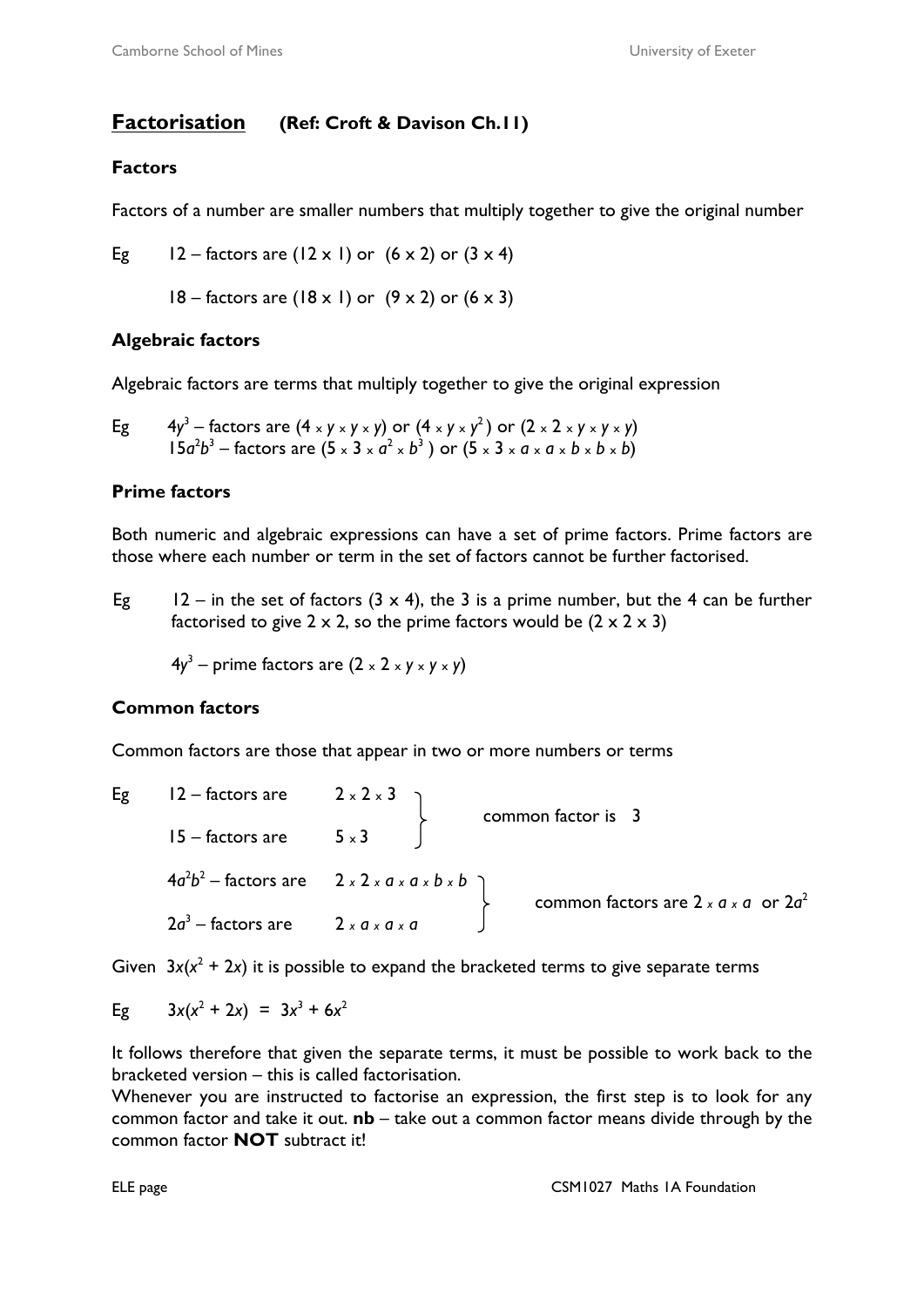Eg 
$$
3y^3 + 6y = 3 \times y \times y \times y + 3 \times 2 \times y
$$
 so  $3y$  is common to both terms

The common factors go outside the bracket, what is left when each term is divided by the common factor goes inside the bracket

Eg 3y is common factor so 
$$
\frac{3 \times y \times y \times y}{3 \times y} + \frac{3 \times 2 \times y}{3 \times y} = 3y(y^2 + 2)
$$

#### **Worked example 1**

Factorise the following expression

$$
15y3 + 5y2 - 10y = 5 \times 3 \times y \times y \times y + 5 \times y \times y - 5 \times 2 \times y
$$
  
\nso 5y is common to all terms  
\nwhen factorised  
\n
$$
= 5 \times 3 \times y \times y \times y + 5 \times y \times y - 5 \times 2 \times y
$$
  
\n
$$
= 5 \times 3 \times y \times y \times y + 5 \times y \times y - 5 \times 2 \times y
$$
  
\n
$$
= 5y(3y2 + y - 2)
$$

#### **Worked example 2**

Factorise the following expression

| $9a^3 b^3 + 6a^2 b - 3ab$ |                                                                                                                                           | $= 3 \times 3 \times a \times a \times a \times b \times b \times b + 3 \times 2 \times a \times a \times b - 3 \times a \times b$<br>so 3ab is common to all terms |     |
|---------------------------|-------------------------------------------------------------------------------------------------------------------------------------------|---------------------------------------------------------------------------------------------------------------------------------------------------------------------|-----|
| when factorised           | $= 3 \times 3 \times a \times a \times a \times b \times b \times b + 3 \times 2 \times a \times a \times b - 3 \times a \times b$<br>3ab | 3ab.                                                                                                                                                                | 3ab |
|                           | $= 3ab(3a^2b^2 + 2a - 1)$                                                                                                                 |                                                                                                                                                                     |     |

Note that when the common factor is the whole of a term, on factorisation this gives the figure 1 not zero! (as in third term in example given above)

It does not matter how complicated the expression looks, common factors can always be identified if the terms are expressed as prime factors first.

Once expressed as prime factors, compare each term to the first term, if a factor is not in the first term it cannot possibly be common!

### **Worked example 3**

Factorise the following expression

$$
12x^3y^2z^3 - 18x^3y^2z + 24xy^3z^2 = 6xy^2z (2x^2z^2 - 3x^2 + 4y)
$$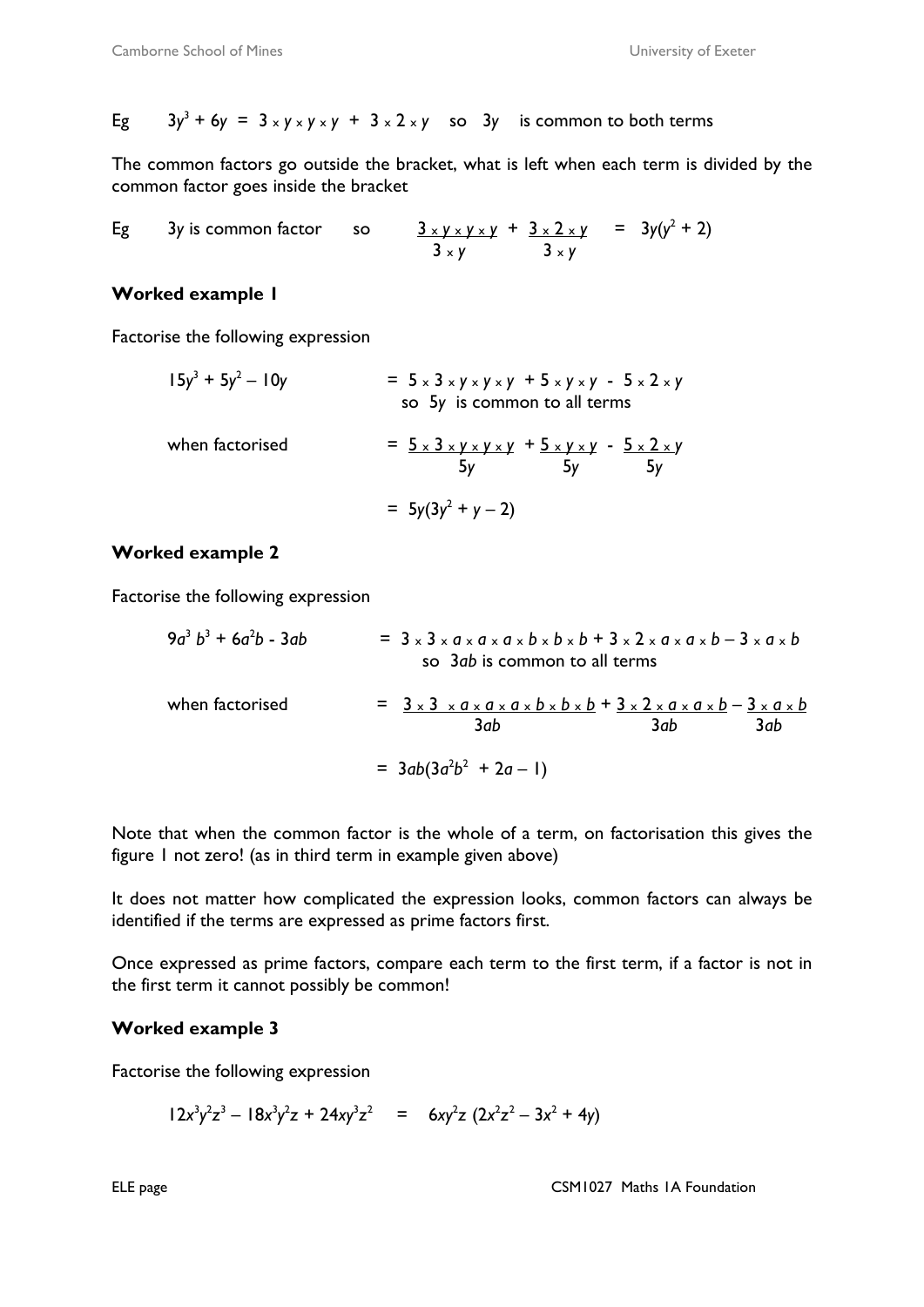# **Factorisation – Trinomials**

If the expression  $(x + 3)(x + 2)$  were simplified by multiplying the brackets the result would give  $x^2 + 3x + 2x + 6$  which, when tidied up, would give  $x^2 + 5x + 6$ . It follows that given the expression  $x^2 + 5x + 6$ , it must be possible to reverse the process to obtain the bracketed form. This is known as factorising a trinomial. The fact that two like terms have been combined to give the middle term of the trinomial makes factorising it a little more complicated than other methods of factorisation.

For any expression, once any common factor has been identified and taken out, if there are three terms remaining, they may be factorised providing they form a pattern known as a 'trinomial'. A trinomial (in one unknown only) must have an  $x^2$  term, an  $x$  term and a numerical term – in that order, for example  $x^2 + 5x + 6$ . If the three terms do form a trinomial they *may* be factorised as follows (not all trinomials are factorisable!).

Draw two brackets side by side  $($   $)$   $($   $)$ Factors of the first term go into the first position in both brackets Factors of the last term go into the second position in both brackets Appropriate signs are added between the terms in both brackets

#### **Worked example 1**

Factorise the expression  $x^2 + 5x + 6$ 

 There is no common factor There are three terms in the expression The three terms are of trinomial form

 Factors of first term are *x <sup>x</sup> x* Factors of last term are 3 *x* 2

∴  $x^2 + 5x + 6 = (x + 3) (x + 2)$ 

The sign placed between the terms in the brackets must be such that the correct middle term is obtained if the brackets are multiplied back - this must always be done as a check! Looking at the signs between the terms of the trinomial can *sometimes* help with identifying the appropriate signs for the brackets as follows:

|         | Signs in trinomial | Signs in brackets   | Example                           |
|---------|--------------------|---------------------|-----------------------------------|
| $+$ $+$ |                    | $(+ ) (+ )$         | $x^2$ + 6x + 8 = (x + 2) (x + 4)  |
|         | $\pm$              | $(- -)( - )$        | $x^2 - 5x + 6 = (x - 2) (x - 3)$  |
|         | $\blacksquare$     | one $+$ and one $-$ | $x^2 - 3x - 10 = (x + 2) (x - 5)$ |
|         |                    |                     |                                   |

 *x*  $x^2 + 2x - 3 = (x + 3)(x - 1)$ 

ELE page CSM1027 Maths 1A Foundation The coefficient of the  $x^2$  term in all examples so far has been 1, this simplifies the factorisation. However, both the coefficient of the  $x^2$  term and the numerical term may have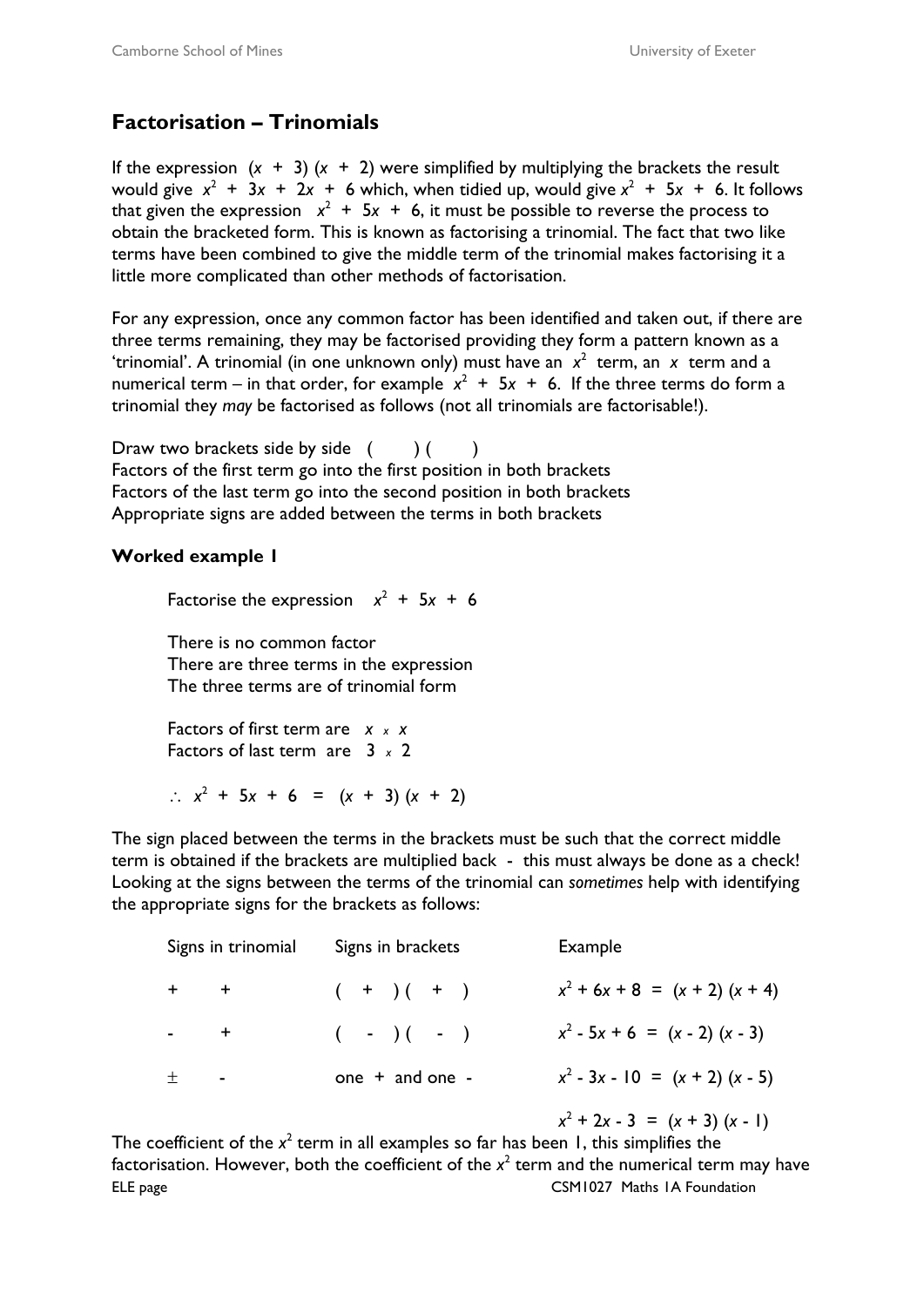more than one set of factors. It is then essential that the correct combination of factors is selected. Often this will be by 'trial and error' however, when there are more than one pair of factors for a number, try the pair with the smallest numerical difference first. This won't always be the correct choice but it does work more often than not!! These factors are called the 'middle of the road' factors

### **Worked example 2**

Factorise the expression  $12x^2 + 11x - 15$ 

The expression has no common factor The expression has three terms The three terms do form a trinomial

| Factors of coefficient of $x^2$ term | $ 2 \times 1$ difference $ 2 - 1  =  1 $                                    |
|--------------------------------------|-----------------------------------------------------------------------------|
|                                      | $6 \times 2$ difference $6 - 2 = 4$                                         |
|                                      | $4 \times 3$ difference $4-3=1$                                             |
| Factors of numerical term            | $15 \times 1$ difference $15 - 1 = 14$<br>$5 \times 3$ difference $5-3 = 2$ |

So pairs of factors to try first are  $4 \times 3$  for  $x^2$  term and  $5 \times 3$  for numerical term

 $12x^2 + 11x - 15 = (4x + 3)(3x - 5)$ 

Always multiply the brackets back to ensure the correct middle term has been achieved. In this example multiplication of brackets gives

 $12x^2 + 9x - 20x - 15$ 

when tidied up gives  $12x^2 - 11x - 15$ 

but notice that the middle term is –11*x* whereas in the original expression it was +11*x*. This shows that the correct pairs of factors have been chosen, but the signs in the brackets are wrong. When they are changed the correct solution is achieved

∴  $12x^2$  + 11*x* - 15 = (4*x* - 3) (3*x* + 5)

If the trinomial is in two unknowns it must have an  $x^2$  term, an *xy* term and a  $y^2$  term. It can then be factorised in the same way as for trinomials in one unknown.

## **Worked example 3**

Factorise the expression  $x^2$  - 2xy -  $8y^2$ 

 Expression has no common factor Expression has three terms The three terms do form a trinomial in two unknowns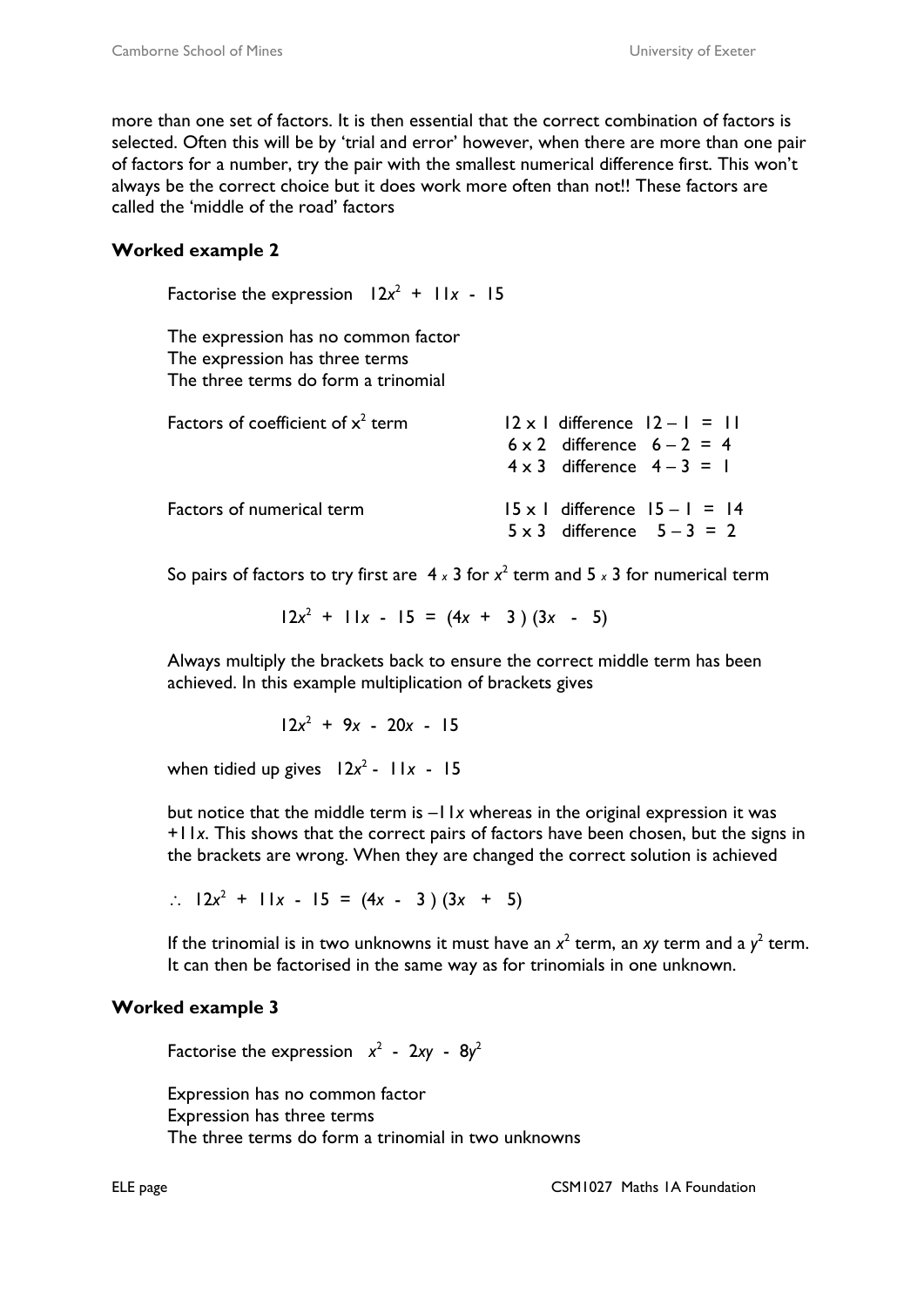∴  $x^2$  - 2*xy* - 8*y*<sup>2</sup> = (*x* − 4*y*) (*x* + 2*y*)

## **Factorisation - Difference of two squares**

Once any common factor has been identified and 'taken out', other forms of factorisation may be carried out provided the expression meets certain conditions.

If the expression to be factorised has two separate terms, further factorisation can take place only if the terms form a pattern known as a difference of two squares. This requires each of the two terms to have an exact square root and there MUST be a minus sign between them.

Eg  $9 - x^2 = 3 \times 3 - x \times x$ 

So square root of first term is 3, square root of second term is *x* and there is a minus sign between the two terms. This expression is therefore a difference of two squares.

 $9 + x^2$  is not a difference of two squares as there is a plus sign between the two terms

 $12 - a^2$  is not a difference of two squares as 12 does not have an exact square root

 $16 - x<sup>3</sup>$  is not a difference of two squares as  $x<sup>3</sup>$  does not have an exact square root

If the expression does meet the conditions for a difference of two squares, it is factorised as follows:

Draw two brackets side by side  $( )$  () Determine square root of each term Place square root of first term in first position of each bracket Place square root of second term in second position of each bracket Add signs between the terms in each bracket. One must be  $+$  and the other must be  $-$  (it doesn't matter which sign goes in which bracket)

### **Worked example 1**

Factorise the expression  $9x^2 - 16y^2$ 

There is no common factor

There are two terms

Each term has an exact square root

There is a minus sign between the two terms so  $9x^2 - 16y^2$  is a difference of two squares

$$
\sqrt{9x^2} = 3x
$$
 and  $\sqrt{16y^2} = 4y$   
\n $\therefore 9x^2 - 16y^2 = (3x + 4y) (3x - 4y)$ 

You can check this is correct by multiplying out the brackets again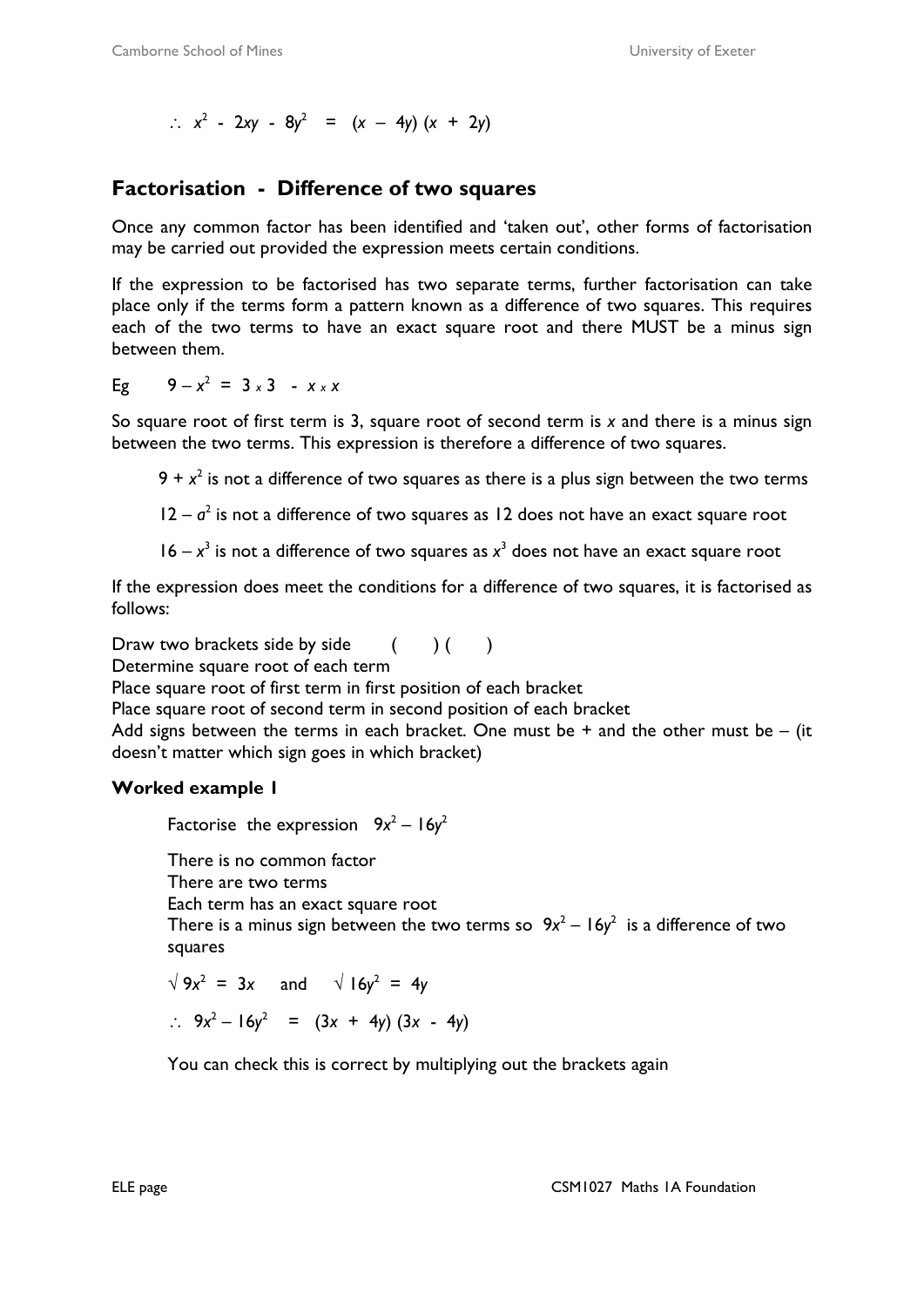### **Worked example 2**

Factorise the expression  $25a^2 - 36b^2$ 

 There is no common factor There are two terms Each term has an exact square root There is a minus sign between the two terms so  $25a^2 - 36b^2$  is a difference of two squares

 $\sqrt{25a^2}$  = 5*a* and  $\sqrt{36b^2}$  = 6*b* ∴  $25a^2 - 36b^2 = (5a + 6b) (5a - 6b)$ 

Remember that if the two terms have  $a + sign$  between them, they form a prime expression and cannot be factorised in any way.

Remember also, that if instructed to factorise an expression, any common factor must be identified and taken out before attempting any other form of factorisation

### **Worked example 3**

Factorise the expression  $12x^2 - 75y^2$ 

Take out common factor of 3

 $12x^2 - 75y^2 = 3(4x^2 - 25y^2)$  - contents of bracket form difference of two squares

 $\therefore$   $12x^2 - 75y^2 = 3(2x + 5y) (2x - 5y)$  - expression now fully factorised Once an expression has been factorised, the new expression should be examined to see if any further factorisation can take place.

### **Worked example 4**

Factorise the expression  $16x^4 - 81y^4$ 

 $16x^4 - 81y^4 = (4x^2 + 9y^2)(4x^2 - 9y^2)$ 

However, the contents of the second bracket still form a difference of two squares

$$
\therefore 16x^4 - 81y^4 = (4x^2 + 9y^2)(2x + 3y)(2x - 3y)
$$

Contents of the first bracket do not still form a difference of two squares because there is a plus  $+$  sign between the two terms.